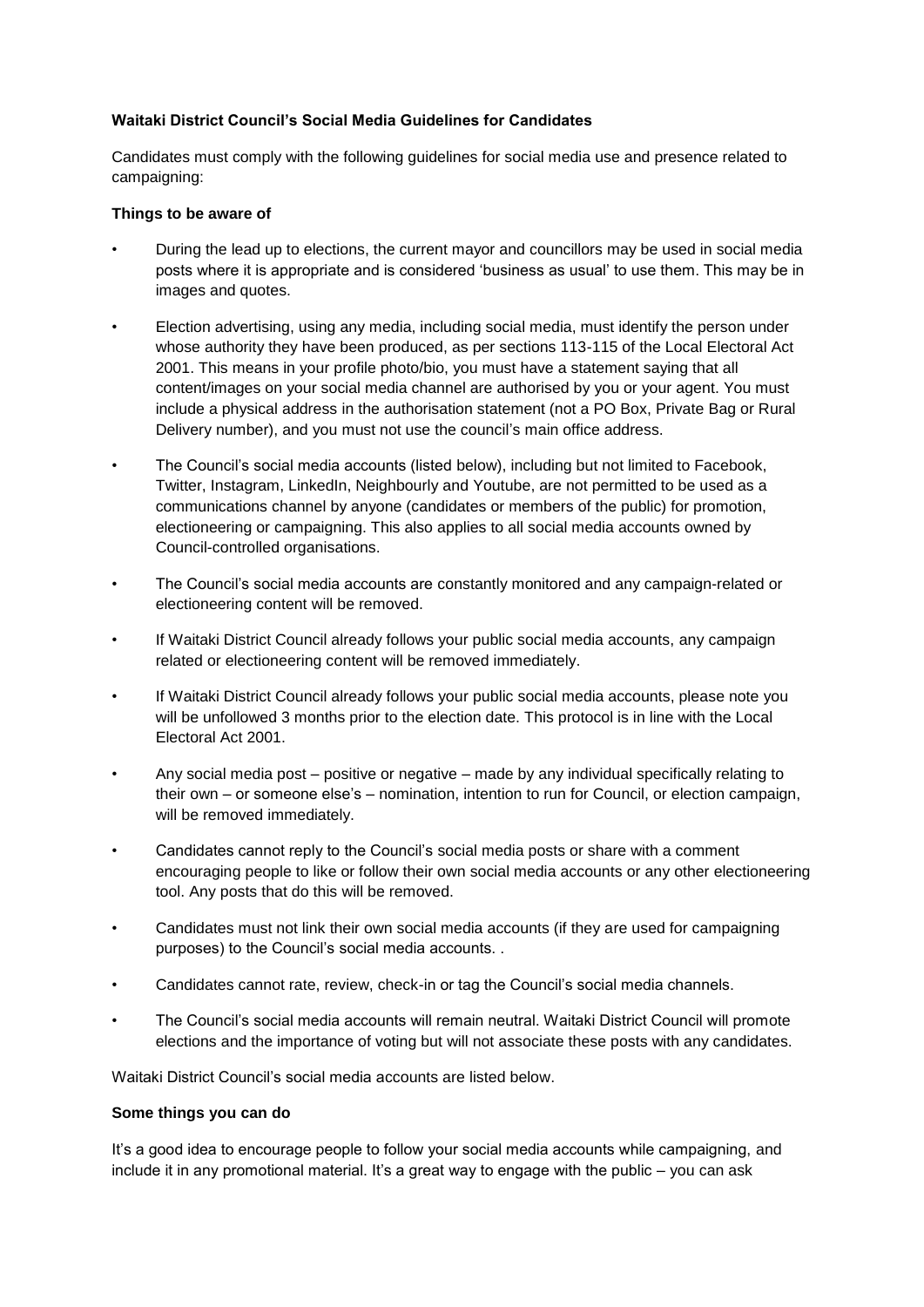questions, run polls, encourage people to register to vote and then actually vote! Social media accounts are useful for reminding voters of important dates, etc.

Great images are important on social media – post pics from your campaign trail, or post videos of yourself explaining who you are and what you stand for. You may have people who are happy to be filmed sharing why they will be voting for you – seeing other members of their community may encourage people to vote.

## Facebook

- It's a good idea to have a public figure Facebook Page with a clear profile picture to help your election campaign. It's best to have a new photo.
- Consider setting aside budget for Facebook advertising to reach voters. You need to become authorised to run ads with political content. Facebook has helpful info on this.
- Facebook has a helpful guide about using Facebook to engage with voters and build your online community here.

### **Twitter**

- Create a Twitter account. Residents are very active on Twitter especially when it comes to political discussions. See what hashtags are trending for the election.
- Think of Twitter more like a newsfeed or forum to release information about everything you are doing.
- Twitter is a great platform to get involved in conversation and engage the public in the issues you are passionate about. Let people know what you stand for/what you want to change, give people the chance to share their views and explain the reasons for the changes you want to make.

#### Neighbourly

• Set up a personal profile on Neighbourly if you don't have one already and then you can add a special candidate pin to your profile picture so the community knows you are a candidate. On this platform you can speak directly to your ward and let the community get to know you and see what upsets them/what they care about. Neighbourly often runs special groups for local elections that you can be part of. Visit neighbourly.co.nz/help for more info.

### Instagram

- Instagram is all about photos. You can feature a single photo or a collage of photos that will show up on your follower's feeds. You want to drive engagement, not just reach. So remember to focus on quality rather than quantity. Instagram is most successful when you tell personal stories and pictures that give the public greater insight into your campaign, rather than promotional images.
- Stories are a great way to group photos into albums. You might use them to share behind the scenes, promote an event, or focus on a specific issue you care about. You can also customise your Stories by adding music, text, emoji or even polls so you can make them more interactive and add a bit of your own personality.

For the sake of clarity, Waitaki District Council's web and social media channels are:

- Waitaki District Council
- Waitaki District Youth Council
- Waitaki Lakes Camping
- Waitaki Whitestone Geopark